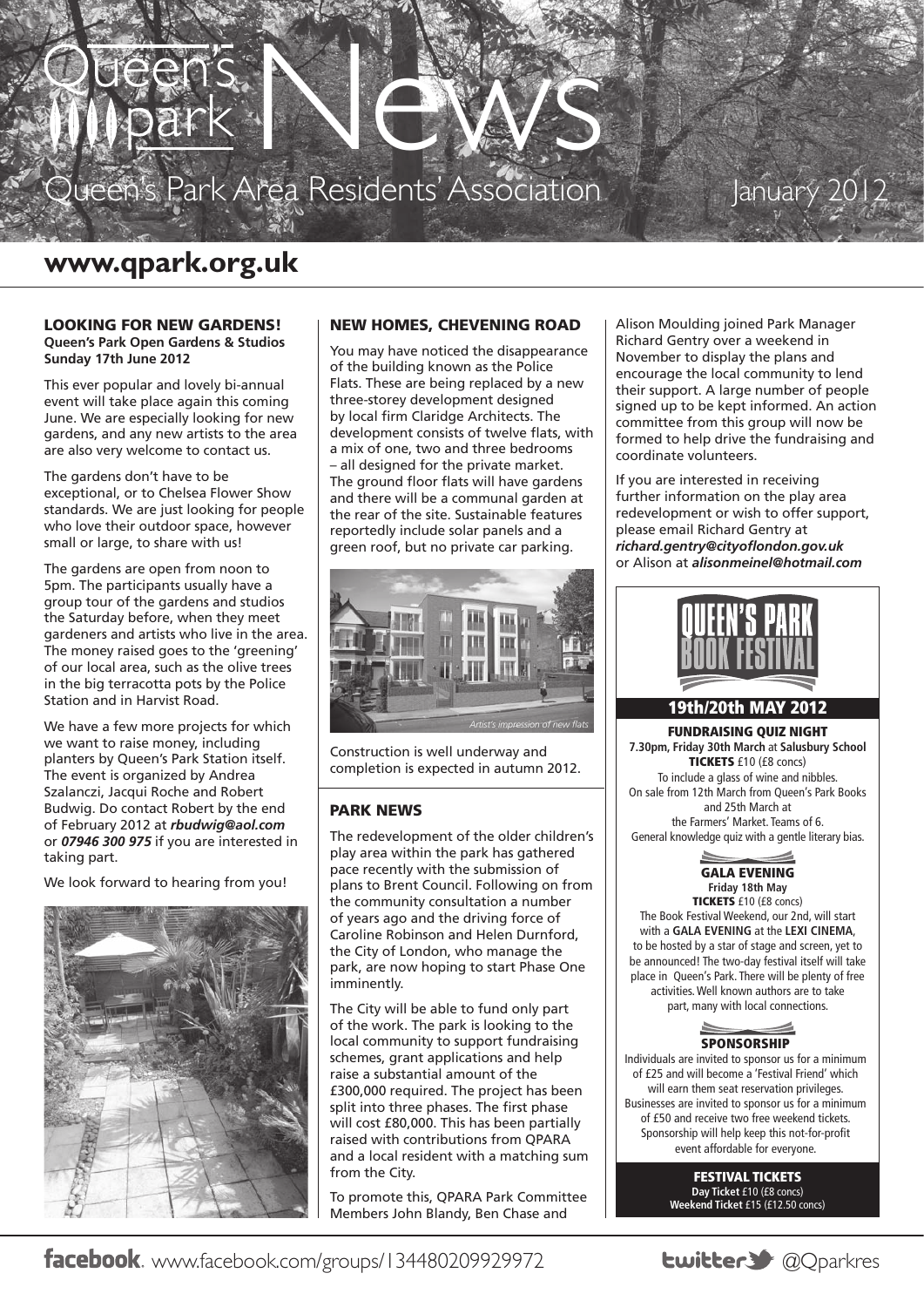#### **OPARA**

**The Queen's Park Area Residents' Association is run by volunteers. At the last AGM, a new set of Officers took up their posts. A few words from our much appreciated Chairman, Vice Chairman, Treasurer, Membership Secretary and Secretary:**

#### **RICHARD BRINDLEY, Chairman**

I have very much enjoyed living and raising a family in the Queen's Park area for over thirty years and made many local friends through QPARA. I'm delighted to be your chairman and very much look forward to working with many more of my Queen's Park neighbours.

#### **KEVIN BARRETT, Vice Chairman**

I've lived in Queens Park for over fifty years and seen changes, both good and bad, over this time. It is my hope to influence to the good the direction Brent Council takes us and to avoid mistakes of the past. I've also had involvement with other local Residents' Associations on several issues such as Kilburn Square and the South Kilburn development, in the hope of improving the area we live in, mainly regarding planning and council services. I'm staying in Queen's Park. I love it!

#### **ANDREA SZALANCZI, Treasurer**

I've lived in Queen's Park since 1989 and have brought up my children here. I volunteered to be QPARA treasurer (quite a while ago!) because I thought that, as a chartered accountant, I'd be able to provide the Association with good financial information to help in planning the many community events and activities.

# **MARK NORBURY, Membership Secretary**

A long-term resident of Queen's Park, I became active in the Residents' Association only three years ago. I'm a project manager, sometimes working from my home in Windermere Avenue, which I share with my wife and two children. Having enjoyed QPARA events like Queen's Park Day and Open Gardens, I decided somewhat belatedly it was time to do my bit. I've thoroughly enjoyed being involved and would like to encourage others, especially younger people, to join in.

#### **EMMA TAIT, Secretary**

I have lived in Montrose Avenue since 1980 and been a member of QPARA from the time I was aware of its existence. Although my attendance at meetings has been erratic and practical contribution minimal, when I was asked if I would stand as secretary, I felt it was time to make a greater effort and commitment. Despite the challenges of the role, the rewards include helping to shape the way we operate, meeting more people in the area and getting exercise as I deliver the minutes and agendas to the street reps.

#### A YEAR IN THE LIFE OF … the Wildlife Noticeboard

In Kingswood Avenue, by the Park entrance opposite Montrose Avenue, is QPARA's Wildlife Noticeboard - a permanent display about wildlife in the Queen's Park area and also changing presentations on various topics and local activities.

The display about bats and the life cycle of one of our commoner species, the Pipistrelle, advertised a well-attended autumn evening bat walk in the Park.



There were topics on trees, on wintering birds and the RSPB Big Garden and Big School Birdwatches. Highlighted was the flock of redwings that visit annually; over 100 of these Scandinavian members of the thrush family, with white eye-stripes and red under-wings, had been seen in late January.

In early spring we featured a pond life display, including a depiction of the lifecycle of frogs and toads. May/June saw a general display about British birds, accompanied by a photo of a nest found locally and an advert for our annual Birdwalk, which attracted some new participants – though the walk did not add to the tally of species seen in previous years.

Through the summer we covered ladybirds in the UK and park visitors were invited to take part in the national bug counting scheme. In the autumn there were some delightful illustrations of the support that brambles give to other wildlife. The current winter display is shared between the lifecycle of the fox, at this mating season being heard as much as seen, and wintering migrant birds.

Keeping noticeboards refreshed and up to date is always a challenge and subject to human frailty, but so far we feel that we have broadly managed to achieve our objectives, though more feedback and more contributions, especially from the younger generation would be welcome. In addition to my own displays, contributions have been gratefully received from Liz Till and Anne Sharp.

Special thanks are due to Judith Rose who created two-thirds of all displays.

#### WINTER GATHERING **in Queen's Park**

One cold afternoon, mid December, saw a gathering of folk who had come to enjoy Christmastime in the park. There was a lovely three-piece jazz band playing old favourites; mulled wine was served; we had the beautiful park's Christmas tree and a very convincing Santa – all to entertain the crowd mainly comprised of families with young children. The park had made special efforts – they stayed open after dark, lighting the paths with strings of lights, helping to create a festive and very enjoyable event. Organised by Caren Owen of South Kilburn Studios.

# KEEPING SAFE

A brief extract from a report by **Matthew Gardner, Brent Borough Commander** on Brent Police achievements mid-2010 – end 2011.

There have been some great successes, but challenges are always ahead in preventing and dealing with crime.

Total arrests for 2010/11 were 13,183 – an extra 1,181 arrests on the previous year. Brent has the highest arrest rate in London from stop and search and the highest 'offences brought to justice' rate in London. Just over 34% of all crime has a criminal brought to justice. Brent has the highest detection rate for all crime in London. We have detected more street crime than any other London Borough over the last two years.

If you've any information, however small you may feel it is, please contact us via 'crime stoppers' on *0800 555111*, your local Safer neighbourhood Teams or via the Met Police Website *www.met.police. co.uk*. Thank you for your continued support. *Matthew Gardner*

# JOHN BLANDY **- Lime Tree Series**

John Blandy can often be seen standing in the park with an easel and a box of pastels, painting. For the last fourteen years, John has been following one tree, a small leafed lime; sometimes once a day, sometimes once a week. The whole collection of work has now been gathered together as a record, mapping changes over time. To show these changes from year to year, he has three pastels of the lime from the same day but different years, in a small show at Worldly, Wicked and Wise. **www.johnblandy.co.uk**



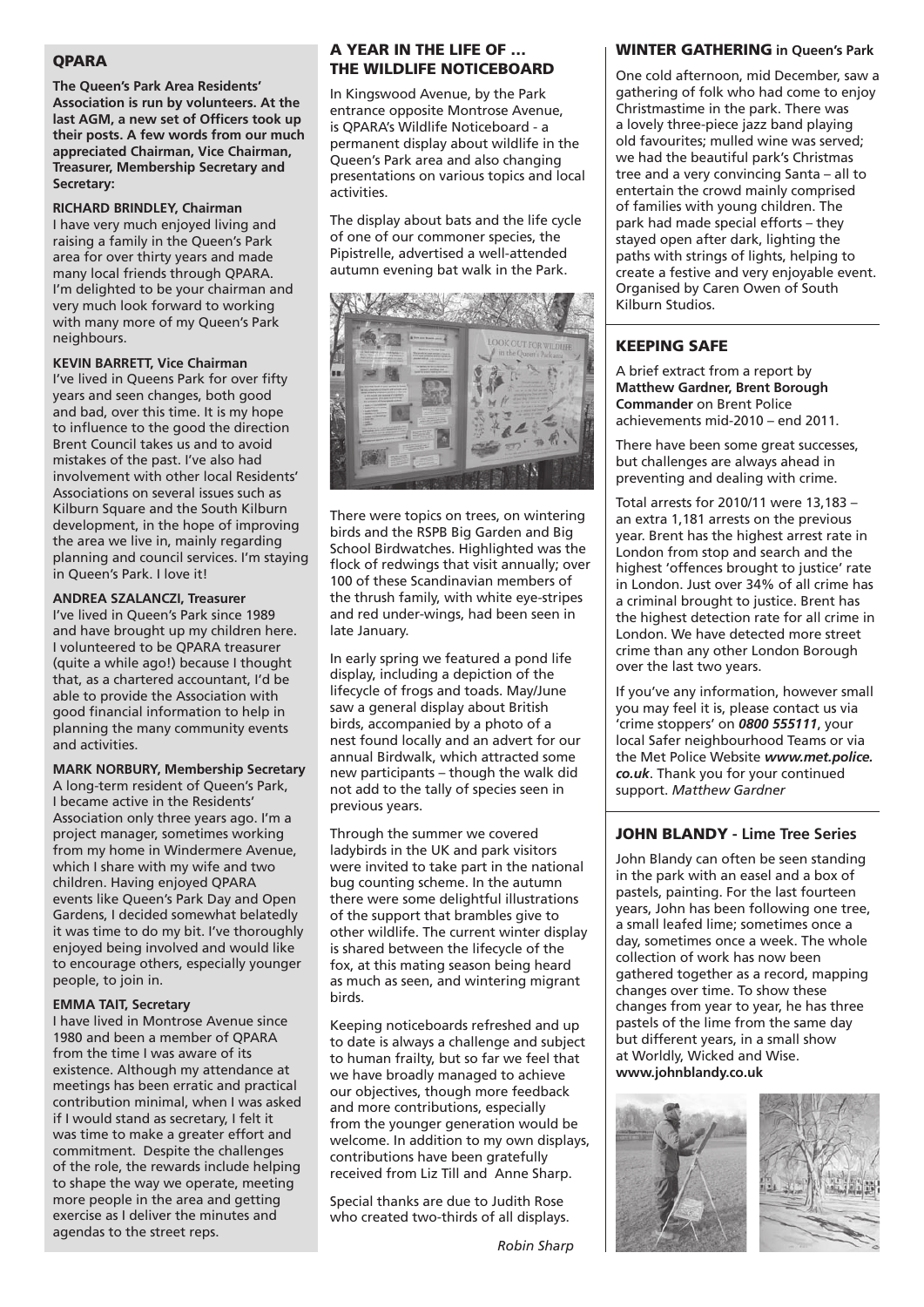### FOOD WASTE PAPER BAGS

Do you have a problem disposing of your food waste? It can be a sticky problem if dumped directly into the large green wheelie bin. There is ongoing debate about how to deal with it hygienically and without mess.

Brent does not allow the use of compostbin bags available from supermarkets which resemble plastic bags but they do allow the use of paper to wrap the waste. Food waste can be wrapped in quantities of newspaper. Not everyone, however, has piles of old newspapers, so another solution is to use paper bags designed for the purpose (they remain intact for some time even if damp).

Thank you to all those who have written asking to be part of a bulk-buying scheme. No need, as luckily for us, Wordly Wicked and Wise in Salusbury Road will be stocking these bags, which will be 10litre caddy-bin size.



**My Moves Playgroup**

St Anne's Church, Salusbury Road **Drop In** Fridays 10am-12pm term time £2 voluntary donation Benefits Salusbury World

# QUEEN'S PARK MATTERS

The January QPARA meeting was lively as ever. Among the many topics were

- • Welcome to newcomers and the pleasure in meeting new neighbours or even old neighbours, who have not previously come to the meetings. It was good to hear fresh ideas.
- • Speeding in our residential streets. Would you press for a 20mph zone?
- 101, the Police non-emergency number.
- • Lack of lift and lavatories at Queen's Park Station.

Much else was aired and argued. Do come along to the next meeting, have a cup of tea and make your views felt. The more the merrier. Councillor James Denselow was there, whom you can often meet at the QPARA meetings. We want to hear from you. Send articles of interest to share with your neighbours.



A small independent bakery, specialising in cup cakes, layer cakes, loaf cakes, the best organic tea and coffee and freshly squeezed juice combos. A quirky tea room, with its 50s feel and baking kitchen, CC's holds

**BAKING AND COOKING CLASSES** for children and adults, and kids **PARTIES**. **SPECIAL CAKES** are made to order and there are wheat-free cakes on the menu.

> **Info or bookings 07710 423 541 www.ccscakeshop.co.uk**

### We Aren't Getting Any Younger! **- Elders Voice**

If you fall into the category of elderly, there is an organisation nearby – Elders Voice – which can be encouraging and helpful in times of need or even if you feel like a bit of a change. With their strong team of volunteers, they are there to:

- Listen to you;
- Assist in getting practical help;
- Provide information and advice:
- Bring people together and have fun.<br>
Flders Voice<br>
expansion of the set of the set of the set of the set of the set of the set of the set of the set of the set of the set of the set of the set of the set of the set of t

Elders Voice 181 Mortimer Road NW10 5TN *020 8968 8170 www.eldersvoice.org.uk*





As I unlock the front doors I'm crossing my fingers I find the cinema left ready to roll. Last night's private hire - an elaborate 50th birthday party with salsa band - ended late. Hire is the life blood of our little cinema. At 77 seats, the industry thinks us too small to be viable, and it's a challenge to continue to prove them wrong. Weddings, corporate events, kids' birthday parties, previews you name it, our little space has hosted it! This morning, we have BBC Persia, who regularly record their radio links; this afternoon, local QPCS are bringing in an A-Level media studies group.

First task today is to confirm next week's programme. Programming is the greatest challenge of a cinema. We are blessed with a broad and sophisticated NW10 (and beyond) audience, allowing us to programme many films we love, but it is a continual learning curve. The film distributors hold all the aces. "No, you can't have Mr Allen's latest. He's only releasing it on film, even though most cinemas now are digital. So-rry!" Or, "If we let you have \*\*rr\* \*\*tt\*\* in its first week of release, you must screen it four times a day every day." Life as a spirited little underdog can be tough!

Panic stations! One of tonight's volunteers calls in ill. Our friendly volunteers are the soul of the cinema - and another essential part of the Big Idea behind the Lexi. The cinema is a social enterprise, with all profits going to support a small, mixed race village in South Africa. Volunteering means supporting a vulnerable community at the other end of the world, while generating its own lovely community chez Chamberlayne Rd. An SOS to our list of 40+ volunteers quickly plugs the hole typical of our sterling crew!

Meanwhile, the ticket line operators have been putting calls through steadily; we are playing live-by-satellite opera

from New York on Saturday. It is a pleasure to meet different elements in our local 'hood; the niche documentaries bring in another crowd again, and the cacophonous Monday morning carers + babies screenings promote an intense, if brief, bond.

Yikes - it's that time already?!? The evening's Duty Manager is unlocking the front door, and the replacement volunteer will arrive shortly. Time to dim the auditorium lights and bring up the music. Although my jobs for the day are done, the working day of your local community cinema is just beginning… To borrow the words of the incomparable Mae West: "Come up and see us sometime!"

Carin von Drehle tel *0871 7042069* 194b Chamberlayne Rd, NW10 3JU  *www.thelexicinema.co.uk*

> Visit our bright, airy, new yoga space in the heart of Queen's Park Classes for every age and ability



**Bring this advert to claim your first class half price! www.yogaloftlondon.com**

# DATES FOR YOUR DIARY 2012



QPARA MONTHLY MEETINGS **8pm, second Thursdays of the month** at St Anne's, Salusbury Road, opposite Brooksville Avenue **7.30pm** refreshments - **8pm** meeting starts

**9th February** – Presentation on the future of the **Queen's Park Station area** encompassing Cullen House, Keniston Press, Falcon Public House, Premier House and the station car park, by Brent Council's design team. Speakers will include Alex Hearn and architects Maccreanor Lavington.

A major mixed use development is being proposed for the area, including residential and retail, as part of the wider South Kilburn regeneration programme. This is an update on the presentation given to QPARA in July 2011.

There is a possible alternative scheme by **High Speed Rail (HS2)** to use the car park and Keniston site as the location for a substantial tunnel shaft building.

**8th March** – **Transport** and **Parking**